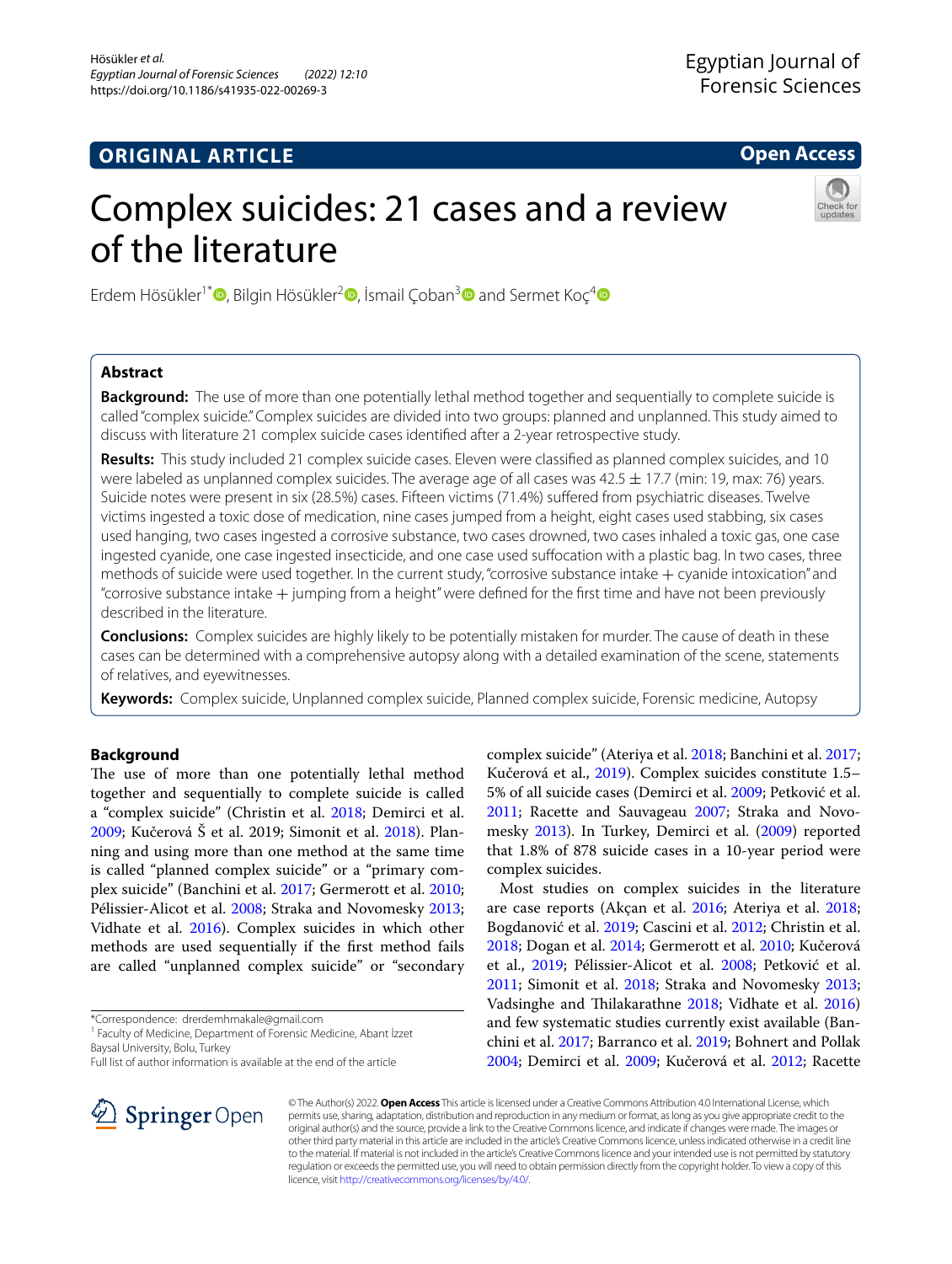and Sauvageau [2007](#page-7-7)). Complex suicides can often mislead researchers due to their combined use of multiple methods; in these cases, the distinction between a suicide and a homicide constitutes an important problem for forensic pathologists (Banchini et al. [2017](#page-6-2)). The distinction between complex suicide and homicide is important not only for forensic pathologists but also for the vic-tim's family (Banchini et al. [2017\)](#page-6-2). Therefore, the general characteristics of complex suicide victims should be well understood by forensic pathologists. Careful examination of the crime scene, detailed statements from the relatives and witnesses of the victims, evaluation of the victims' medical history, and a complete autopsy are required to diferentiate between complex suicide and homicide (Bohnert  $2005$ ). This study aimed to discuss the characteristics of 21 complex suicide cases detected after a 2-year retrospective study with literature.

#### **Methods**

## **Criteria for case selection**

In this study, the selection criterion for complex suicide cases was the use of more than one suicide method simultaneously or consecutively. Cutting the wrist(s) and drug overdoses were also accepted as an additional method.

## **Study group**

Permission was obtained from the Bolu Abant Izzet Baysal University Clinical Research Ethics Committee with the decision dated 20/09/2020 and numbered 2020/216. The cases included in this study were obtained as a result of screening autopsy cases performed at the Istanbul Council of Forensic Medicine between 2014 and 2015.

Complete autopsy (histopathology, toxicological and radiological examination) was performed in all cases. The data used in the study were obtained from autopsy reports, witness statements, police inspection reports, suicide notes, and forensic investigation fles.

According to the data obtained, if the person used one method at frst and switched to the other method when this failed, it was considered as unplanned complex suicide. If the victim used more than one method at the same time, it was classifed as planned complex suicide.

In 937 suicide cases for this period, 21 (2.2%) were considered as complex suicides (11 planned and 10 unplanned). The factors of age, gender, marital status, crime scene, suicide motivation, season and month of suicide, and the suicide methods were evaluated.

Statistical Package For Social Science SPSS, version 21.0 (IBM SPSS Statistics for Window, Version 21.0, Armonk, NY: IBM Corp.) statistics program was used for data analysis of the study. Descriptive statistics are presented with frequency, percentage, mean, standard deviation (SD), minimum (min.), maximum (max.) values.

## **Results**

## **Gender and age**

In this study, 21 (2.2%) cases of complex suicide were detected from 937 suicide cases. Eleven (52.3%) cases were classifed as planned complex suicides, while 10 (47.7%) cases were unplanned complex suicides. Of the 21 complex suicide cases, 17 (81%) were male, and four  $(19%)$  were female. The average age of the male cases was  $39.7 \pm 16.9$  (min: 19, max: 76) years, and the mean age of female cases was  $54.2 \pm 18.3$  (min: 36, max: 70) years. The average age of all cases was  $42.5 \pm 17.7$  (min: 19, max: 76) years.

## **Scene**

Eighteen cases (85.7%) committed suicide at home. Two cases committed suicide at sea, and one victim committed suicide in a vehicle.

#### **Suicide notes and suicide attempts**

Suicide notes were present in six (28.5%) cases. Five cases (23.8%) had a history of previous suicidal attempts.

#### **Psychiatric disease and suicide motivation**

Fifteen victims (71.4%) sufered from psychiatric diseases. Thirteen (61.9%) cases' motivation for suicide was psychiatric diseases, and three (14.3%) cases were due to fnancial problems.

## **Methods of suicide**

In 21 cases, 44 total diferent suicide methods were used as follows: 12 cases used a toxic dose of medication, 9 cases jumped from a height, 8 cases stabbed themselves, 6 cases used hanging, 2 cases ingested corrosive substances, 2 cases drowned, 2 cases inhaled a toxic gas, 1 case ingested cyanide, 1 case ingested insecticide, and 1 case used a plastic bag for suffocation. Three methods were used together as the suicide method in 2 cases, while two methods were used together in 19 cases. The most commonly used methods were "drug overdose  $+$ hanging  $(n: 3, 14.2\%)$ " and "stabbing  $+$  jumping from a height (*n*: 3, 14.2%)." One case that used three methods chose "drug overdose  $+$  wrist cutting  $+$  jumping from a height," while the other used "drug overdose  $+$  stabbing the chest  $+$  hanging" methods.

The characteristics of complex suicide victims are listed in Table [1.](#page-2-0)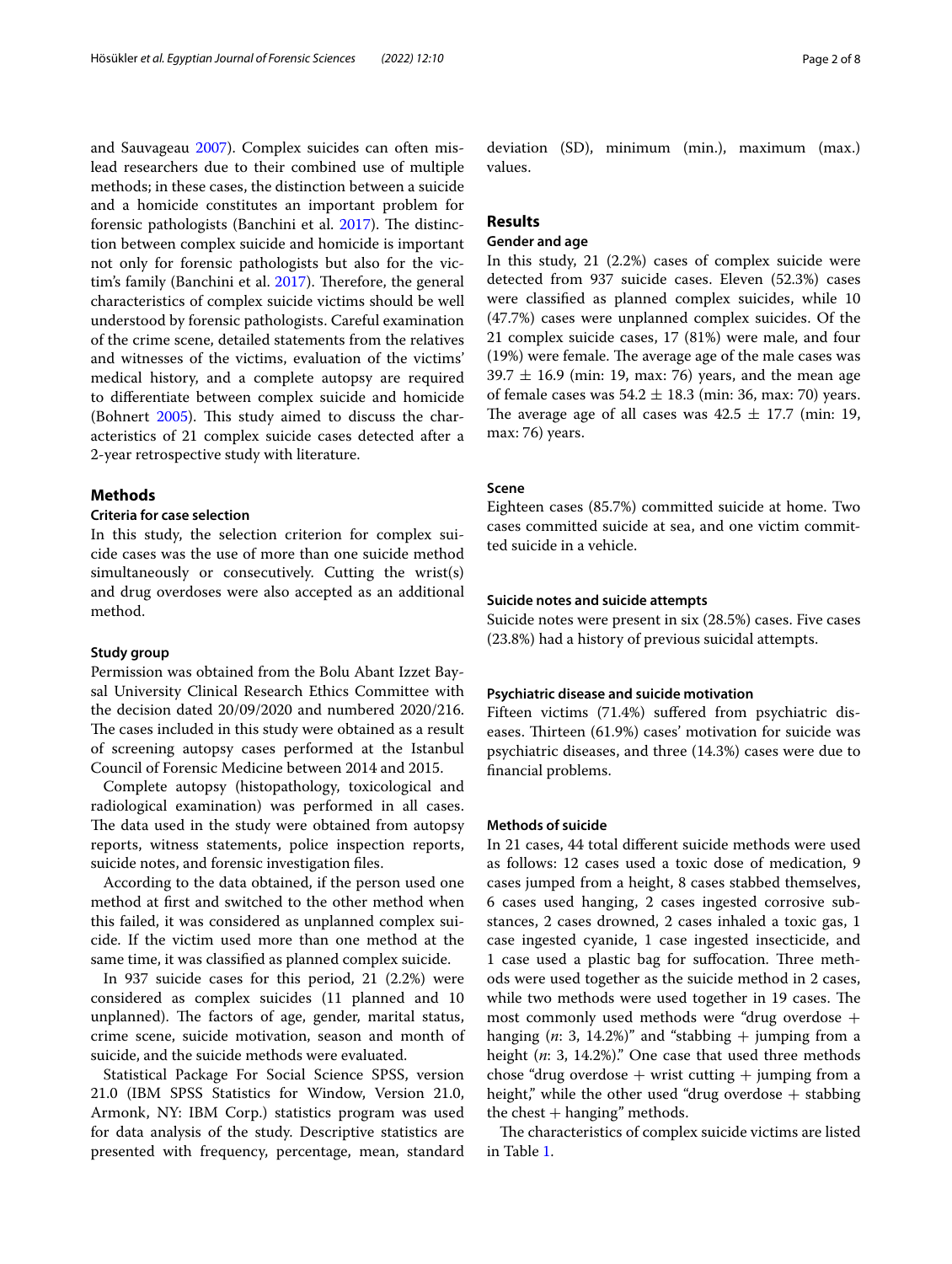<span id="page-2-0"></span>

| :<br>りすこう こうこうこうりょう サリュリー<br>١                              |
|-------------------------------------------------------------|
| ١                                                           |
| J<br>j<br>.<br>.<br>.<br>.<br>.<br>j<br>ï<br>$\mathfrak{g}$ |
|                                                             |
|                                                             |

| Table 1            |                           |                       | Characteristics of complex suicide cases |             |                            |                     |                   |                                                                   |                                                       |                     |
|--------------------|---------------------------|-----------------------|------------------------------------------|-------------|----------------------------|---------------------|-------------------|-------------------------------------------------------------------|-------------------------------------------------------|---------------------|
| Case No            | Gender                    | Age                   | Incident location                        | Suicide not | attempt<br>suicide<br>Past | Psychiatric disease | Suicide motive    | Method of suicide                                                 | Cause of death                                        | Planned - unplanned |
|                    | Σ                         | 33                    | ιě                                       | Yes         | $\lesssim$                 | $\frac{1}{2}$       | Financial         | stance + ingested cyanide<br>Ingested corrosive sub-              | stance + ingested cyanide<br>Ingested corrosive sub-  | Planned             |
|                    | Σ                         | 52                    | House-window                             | $\lesssim$  | $\gtrless$                 | $\frac{1}{2}$       | Familial problems | stance + jumping from<br>Ingested corrosive sub-<br>height        | Multiple organ injuries                               | Planned             |
|                    | Σ                         | $\overline{\circ}$    | House-room                               | $\lesssim$  | $\gtrless$                 | Depression          | Physical illness  | Wrist cutting - drug<br>overdose                                  | Drug overdose                                         | Unplanned           |
|                    | Σ                         | $\frac{\circ}{\circ}$ | House-balcony                            | $\lesssim$  | $\gtrless$                 | Psychosis           | Psychiatric       | Drug overdose + jumping<br>from height                            | Multiple organ injuries                               | Unplanned           |
|                    |                           | 29                    | House-room                               | Yes         | $\geqslant$                | $\frac{1}{2}$       | Financial         | Wrist cutting - hanging                                           | Hanging                                               | Unplanned           |
|                    | ∑ ≥                       | 25                    | House-room                               | Yes         | $\frac{1}{2}$              | Depression          | Psychiatric       | Drug overdose + stabbing<br>the chest + hanging                   | Hanging                                               | Planned             |
|                    | Σ                         | 39                    | House-balcony                            | $\lesssim$  | $\frac{1}{2}$              | $\frac{1}{2}$       | Familial problems | Wrist cutting, stabbing the<br>abdominal + jumping<br>from height | Multiple organ injuries                               | Unplanned           |
|                    | Σ                         | $\Im Q$               | House-room                               | $\lesssim$  | $\frac{1}{2}$              | $\frac{1}{2}$       | About lawsuit     | Ethylchloride inhalation +<br>plastic bag suffocation             | Ethylchloride inhalation +<br>plastic bag suffocation | Planned             |
| $\sigma$           | Σ                         | $\frac{1}{6}$         | House-balcony                            | $\lesssim$  | Yes                        | Depression          | Psychiatric       | Drug overdose + jumping<br>from height                            | Multiple organ injuries                               | Unplanned           |
| $\supseteq$        | Σ Σ                       | $\geqslant$           | Sea                                      | $\lesssim$  | $\gtrless$                 | Psychosis           | Psychiatric       | Drug overdose + drowning                                          | Drowning                                              | Planned             |
| $\equiv$           |                           | $\overline{24}$       | House-balcony                            | $\lesssim$  | $\geq$                     | Psychosis           | Psychiatric       | cutting + jumping from<br>Drug overdose + wrist<br>height         | Multiple organ injuries                               | Unplanned           |
| $\simeq$           | Σ                         | $\geq$                | House-balcony                            | $\lesssim$  | Yes                        | Depression          | Physical illness  | Stabbing the popliteal<br>fossa + jumping from<br>height          | Multiple organ injuries                               | Unplanned           |
| $\tilde{E}$        |                           | 53                    | House-kitchen                            | Yes         | $\geqslant$                | Psychosis           | Psychiatric       | Drug overdose + hanging                                           | Hanging                                               | Planned             |
| $\overline{4}$     | $\Sigma$ $\perp$ $\Sigma$ | 36                    | Sea                                      | $\lesssim$  | Yes                        | Depression          | Psychiatric       | Drug overdose + drowning                                          | Drowning                                              | Planned             |
| $\frac{1}{2}$      |                           | 22                    | House-room                               | $\lesssim$  | $\gtrless$                 | Anxiety disorder    | Psychiatric       | Wrist cutting + drug<br>overdose                                  | Drug overdose                                         | Unplanned           |
| $\frac{\infty}{2}$ | Σ                         | 34                    | House-balcony                            | $\lesssim$  | Yes                        | Schizophrenia       | Psychiatric       | Stabbing the chest +<br>jumping from height                       | Multiple organ injuries                               | Unplanned           |
| $\geq$             | Σ                         | $\frac{4}{5}$         | House-balcony                            | $\lesssim$  | $\geqslant$                | Psychosis           | Psychiatric       | Hanging + jumping from<br>height                                  | Multiple organ injuries                               | Planned             |
| $\approx$          | Σ                         | 34                    | House-kitchen                            | Yes         | $\geqslant$                | $\frac{1}{2}$       | Financial         | Drug overdose + butane<br>inhalation                              | Drug overdose + butane<br>inhalation                  | Planned             |
| $\overline{0}$     | $\sqcup\!\sqcup$          | $\geq$                | House-balcony                            | $\lesssim$  | $\lesssim$                 | Depression          | Psychiatric       | Ingested insecticide +<br>jumping from height                     | Multiple organ injuries                               | Unplanned           |
| $\gtrsim$          | $\sqcup$                  | $\geq$                | House-kitchen                            | $\lesssim$  | $\lesssim$                 | Depression          | Psychiatric       | Drug overdose + hanging                                           | Hanging                                               | Planned             |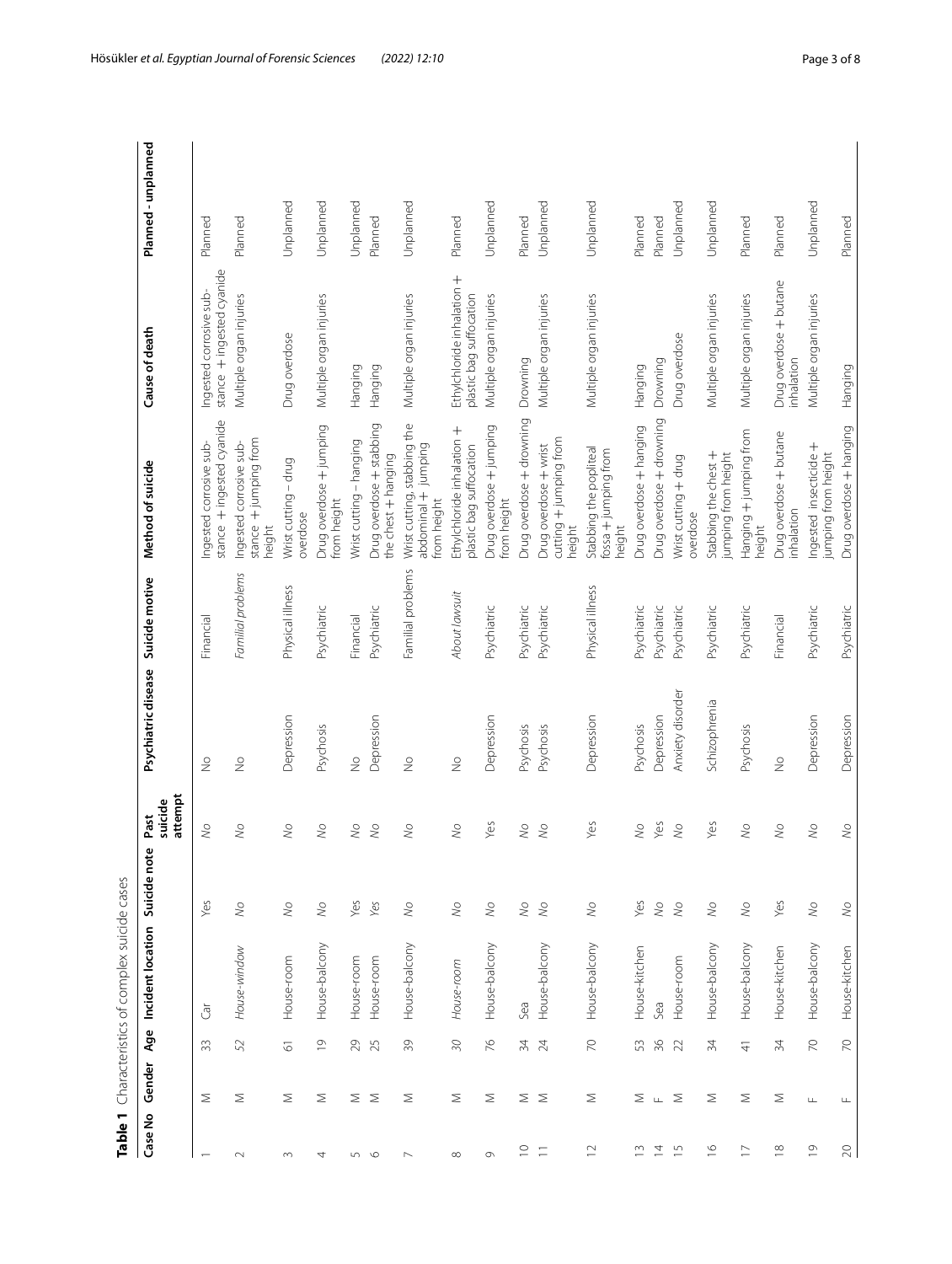|                    | Planned - unplanned<br>Cause of death<br>Psychiatric disease Suicide motive Method of suicide<br>attempt<br>suicide<br>Past<br>یه | Planned<br>Drug overdose + hanging<br>Hanging<br>Psychiatric<br>Depression<br>Yes |
|--------------------|-----------------------------------------------------------------------------------------------------------------------------------|-----------------------------------------------------------------------------------|
|                    |                                                                                                                                   |                                                                                   |
|                    | Case No Gender Age Incident location Suicide not                                                                                  | $1$ House-room                                                                    |
|                    |                                                                                                                                   |                                                                                   |
| able 1 (continued) |                                                                                                                                   | J                                                                                 |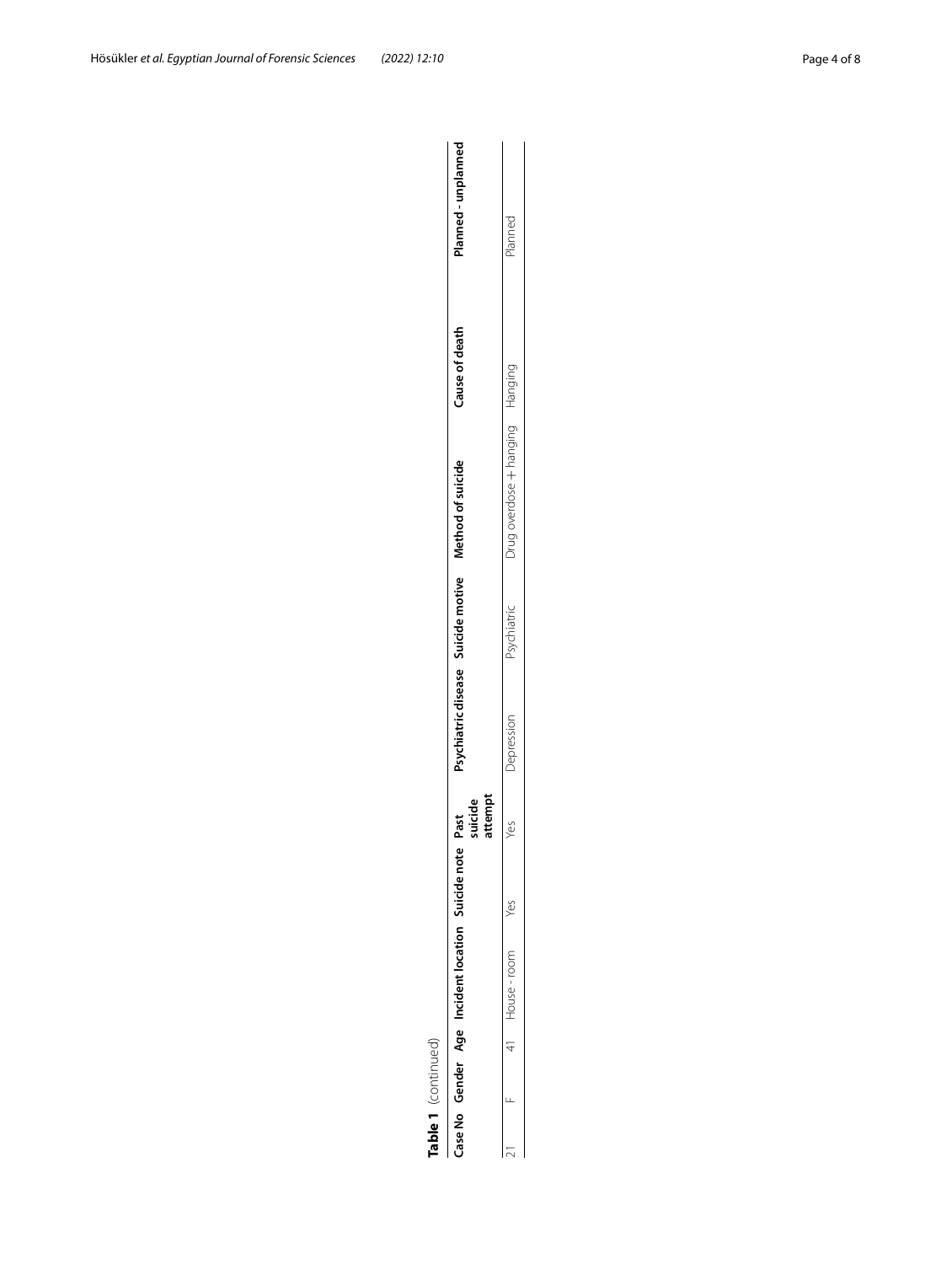## **Discussion**

#### **Gender and age**

In the literature, the majority of complex suicide cases were male (Banchini et al. [2017;](#page-6-2) Demirci et al. [2009](#page-6-1); Racette and Sauvageau [2007](#page-7-7)). Barranco et al. [\(2019](#page-6-8)) stated that 84% of the complex suicide cases they presented were male. In this study, most cases were also male (81%). Men chose more violent methods of suicide than women, and their death rate was higher than women's; therefore, it was predictable that complex suicides would predominantly involve male victims.

## **Scene**

In the literature, although complex suicides mostly occurred at home, they occurred in diferent areas (Kučerová et al., [2019](#page-7-5); Pélissier-Alicot et al. [2008;](#page-7-2) Simonit et al. [2018;](#page-7-0) Vidhate et al. [2016](#page-7-4)). In Turkey, most of the complex suicide victims committed suicide at home (Demirci et al. [2009](#page-6-1)). In this study, 18 of the 21 cases (85.7%) committed suicide at home.

## **Suicide notes and suicide attempts**

The suicide note is one of the most important pieces of evidence in making the distinction between a murder and a suicide in complex suicide deaths (Demirci et al. [2009](#page-6-1); Kuwabara et al. [2006](#page-7-10); Racette and Sauvageau [2007;](#page-7-7) Töro and Pollak [2009](#page-7-11)). Victims leave a suicide note in 20–50% of complex suicides (Demirci et al. [2009](#page-6-1); Racette and Sauvageau [2007;](#page-7-7) Töro and Pollak [2009\)](#page-7-11). In this study, suicide notes were present in 6 (28.5%) of 21 cases. A history of previous suicide attempts may also be considered a useful argument for a homicide-suicide distinction like the suicide note (Racette and Sauvageau [2007](#page-7-7)); 15–30% of victims of complex suicides have a history of previous suicide attempts (Demirci et al. [2009](#page-6-1); Racette and Sauvageau [2007;](#page-7-7) Töro and Pollak [2009\)](#page-7-11). In this study, fve cases (23.8) had previously attempted suicide. In complex suicides, the existence of a previous suicide attempt appears to be less than the suicide note. However, it should not be forgotten that previous suicide attempts may have been overlooked if the victim's past was not completely revealed in the police investigation or if the family members did not want to talk about the victim's previous suicide attempts. For such cases, it will be signifcant to examine the hospital admission records in the distinction between suicide and homicide.

#### **Psychiatric disease and suicide motivation**

In complex suicides, many case reports include victims with psychiatric disorders including bipolar disorder, schizophrenia, depression, and depressive symptoms (Cascini et al. [2012](#page-6-6); Christin et al. [2018;](#page-6-0) Dogan et al. [2014](#page-6-7); Germerott et al., [2010;](#page-7-1) Pélissier-Alicot et al. [2008](#page-7-2); Racette and Sauvageau, [2007](#page-7-7); Simonit et al. [2018](#page-7-0)). Banchini et al. ([2017\)](#page-6-2) associated complex suicide cases with borderline personality disorder, major depression, bipolar disorder, and schizophrenia. Demirci et al. [\(2009](#page-6-1)) showed that 62.5% of complex suicide cases had been diagnosed with a psychiatric disease, and 50% of cases' suicide motivation source was psychiatric diseases. A history of a previous suicide attempt is one of the basic elements of complex suicide cases; in this study, 71.4% (*n*: 15) of the victims had a psychiatric disease, and 13 (61.9%) cases' suicide motives were a psychiatric disease, which was in accordance with the literature. Victims of complex suicide may be diagnosed with depression, schizophrenia, psychosis, bipolar disorder, anxiety disorders, and antisocial personality disorder (Banchini et al. [2017](#page-6-2); Demirci et al. [2009](#page-6-1); Simonit et al. [2018](#page-7-0)). In this study, there were diagnoses of depression (*n*: 8), schizophrenia (*n*: 1), psychosis (*n*: 5), and anxiety disorders (*n*: 1) in the complex suicide cases.

## **Methods of suicide**

The most commonly used suicide method in this study was to take one or more drugs in lethal or toxic doses. In unplanned complex suicide cases, victims most often stab themselves or jump from a great height. In planned complex suicides, the victims most frequently preferred to take one or more drugs in lethal or toxic doses as a method of suicide. Bohnert [\(2005\)](#page-6-10) claimed that the widespread use of hypnotics and other sedative drugs in planned suicides is one of the most common suicide methods in general, although the victim may also be using these drugs to reduce the pain of the second suicide method. Racette and Sauvageau ([2007](#page-7-7)) noted that it would be difficult to distinguish whether the motivation for using hypnotic and other sedative drugs was to prevent the pain of the second suicide method or to actually kill the victim. To avoid this confusion, they suggested that these events should be classifed as "drugrelated complex suicides" and "drug-unrelated complex suicides." However, based on crime scene investigations and autopsy fndings, Demirci et al. ([2009](#page-6-1)) argued that drug intake in complex suicides can easily be demonstrated as for suicide purposes, and lethal and toxic drug overdoses should also be evaluated in these cases. In this study, we determined that 12 cases had taken one or more drugs at lethal or toxic doses for suicide by evaluating the crime scene investigation and autopsy fndings. Studies conducted in Turkey have reported that the most commonly used suicide methods were hanging, the use of frearms, jumping from high places, and taking medications (Asirdizer et al. [2010](#page-6-11); Enginyurt et al. [2014\)](#page-7-12). In addition, emergency department studies demonstrated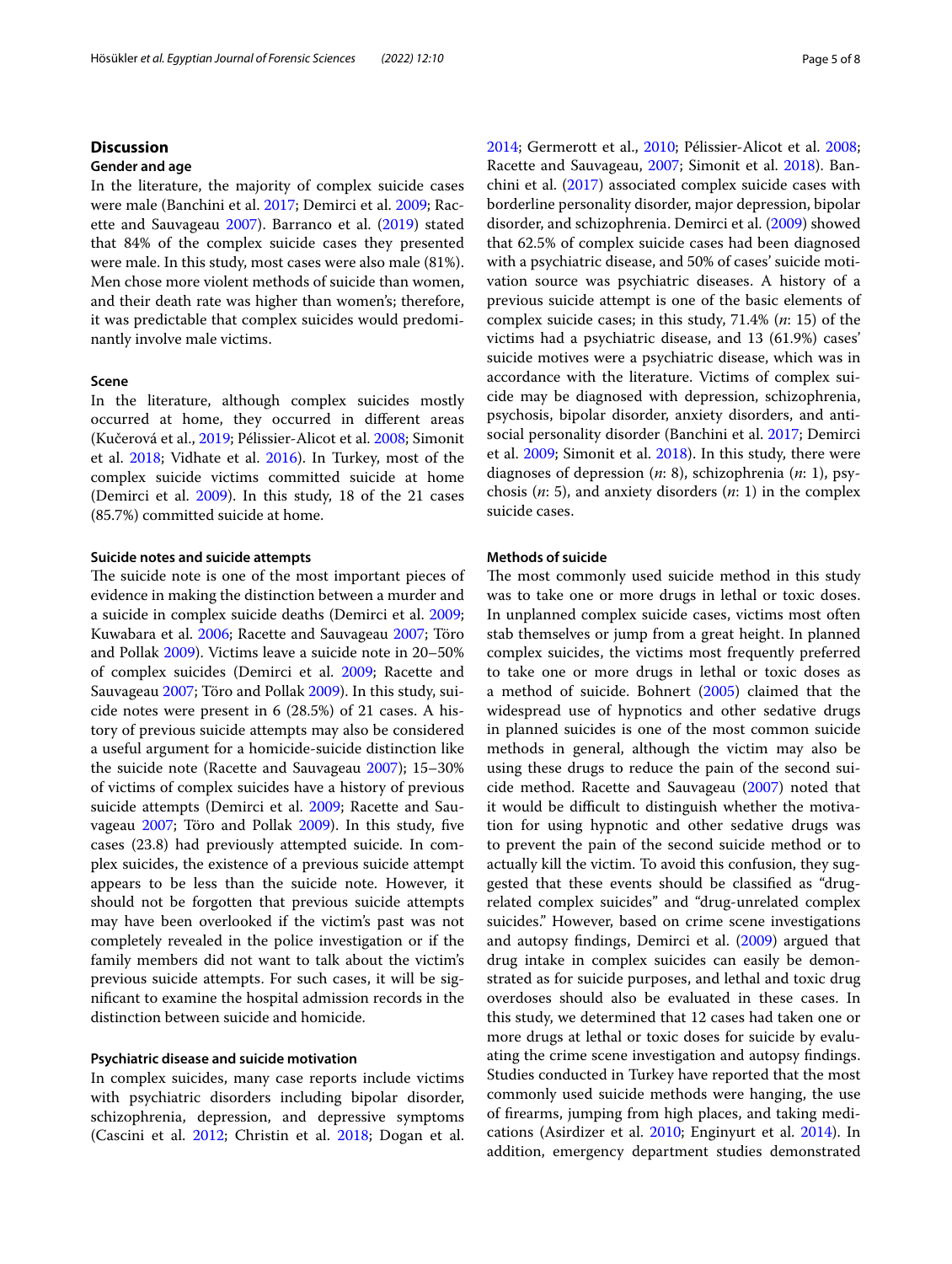that more than half of the poisonings that occurred for suicidal purposes involve the intake of drugs; the most commonly used drugs were antidepressants, antipsychotics, and analgesic medications (Avsarogullari et al. [2012](#page-6-12); Kavalci et al. [2012](#page-7-13); Satar et al., [2009\)](#page-7-14). Since drug overdoses are one common suicide method used in Turkey, this approach was included in this study as a method often used in complex suicides.

In planned complex suicides, two or more methods with high mortality rates are used at the same time to ensure death even if one method fails (Sanjeewa and Vidanapathirana [2017\)](#page-7-15). In unplanned complex suicide, after the frst suicide method is unsuccessful, other methods with a higher probability of death are attempted (Banchini et al. [2017;](#page-6-2) Demirci et al. [2009;](#page-6-1) Kučerová et al. [2019](#page-7-5); Racette and Sauvageau [2007](#page-7-7)). Eleven of our 21 cases were evaluated as planned complex suicides, and 10 of them were labeled unplanned complex suicides. In the latter group, the victims often selected methods with a low risk of death before methods with a higher risk of death; it is thought that the reasons for switching from a low-risk method to a high-risk method include pain, sufering, and disappointment (Demirci et al. [2009](#page-6-1)). The highest number of separate suicide methods used at one time in the literature was six (Petković et al. [2011](#page-7-6)). In this current study, three distinct approaches were used together as a suicide method in 2 cases, while two methods were used together in 19 cases. The most commonly used methods were "drug overdose  $+$  hanging  $(n: 3, 14.2\%)$ " and "stabbing + jumping from a height (*n*: 3, 14.2%)."

Bohnert [\(2005\)](#page-6-10) reported that the most commonly used combinations in planned complex suicide cases were taking hypnotic and other drugs  $+$  hanging, taking hypnotic and other drugs  $+$  drowning, taking hypnotic and other  $drugs + plastic bagsuffocation, hanging + firearm injury,$ and firearm injury  $+$  drowning in water. Barranco et al.  $(2019)$  $(2019)$  stated that wrist cutting  $+$  hanging was the preferred combination in complex suicides. In the Demirci et al. study  $(2009)$  $(2009)$ , insecticide ingestion  $+$  shotgun injury and insecticide ingestion  $+$  jumping from a height were frst choice combinations. Racette and Sauvageau ([2007](#page-7-7)) reported that the most commonly preferred method in planned complex suicide was the combination of hang $ing + firearm$  injury. The literature describes frequently used conventional methods in complex suicide as follows: frearm injury, hanging, jumping from a height, drug overdose, insecticide ingestion, drowning in water, self-strangulation, cutting, and stabbing (Ateriya et al. [2018](#page-6-3); Hejna et al. [2012;](#page-7-16) Kaliszan et al. [2013;](#page-7-17) Kučerová et al. [2019](#page-7-5); Peyron et al. [2018](#page-7-18); Racette and Sauvageau [2008](#page-7-19); Simonit et al. [2018;](#page-7-0) Vadsinghe and Thilakarathne [2018](#page-7-8); Yin and Heard [2012\)](#page-7-20). There are also cases that used rare methods, such as a vehicle accident, the use of electricity, foreign body ingestion, corrosive substance ingestion, eating plaster, self-burning, and nicotine patch use (Akçan et al. [2016;](#page-6-4) Bogdanović et al. [2019](#page-6-5); Cascini et al. [2012](#page-6-6); Christin et al. [2018](#page-6-0); Dogan et al. [2014;](#page-6-7) Germerott et al. [2010](#page-7-1); Karthik et al. [2013](#page-7-21); Lardi et al. [2014](#page-7-22); Pélissier-Alicot et al. [2008](#page-7-2); Straka and Novomesky [2013](#page-7-3); Vidhate et al. [2016](#page-7-4);). In this study, the most commonly used methods were "medicine overdose + hanging (*n*: 3, 14.2%)" and "stabbing  $+$  jumping from a height (*n*: 3, 14.2%)."

A few cases of complex suicide have been related to the use of corrosive substances. Methods used in conjunction with corrosive substance intake include wrist cutting, stabbing, drug overdoses, and insecticide intoxication (Beltempo et al. [2015](#page-6-13); Dogan et al. [2014](#page-6-7); Petković et al. [2011](#page-7-6); Vidhate et al. [2016\)](#page-7-4). However, the combinations of "corrosive substance intake  $+$  jumping from a height" and "corrosive substance intake  $+$  cyanide intoxication" have not yet been described in the literature.

In the present study, one 33-year-old male victim was found dead in a car. A widespread erosive appearance and bleeding in the esophagus were detected upon autopsy. Hypochlorite was identifed in a water bottle taken from the car at the scene, and a high amount of cyanide was found in the victim's blood. It was concluded that the man died due to hypochloric acid intake and cyanide intoxication, and the case was classifed as a planned complex suicide.

A 52-year-old man committed suicide by jumping out the window of his second-foor home. During the crime scene investigation, an open bottle containing hypochlorite was found on the outer ledge of the window. The autopsy revealed general body trauma, widespread erosive changes and bleeding in the esophagus, and hypochloric acid in the stomach contents. It was concluded that the man died from hypochloric acid intake and jumping from a height; he was classifed as a planned complex suicide because he ingested the hypochloric acid outside the window and then jumped. Thus, forensic pathologists should keep in mind that diferent combinations of suicide methods that have not been previously defned can be used together in complex suicide cases.

## **Diferential diagnosis between complex suicide and murder**

The suicide note has an indisputable place in the complex suicide-murder distinction. Lesions detected in the victims should be in localizations that may be performed themself (Banchini et al., [2017](#page-6-2)). In this study, it was determined that all of the victims had lesions in localizations (wrist, abdomen, chest) that could be created by themselves. Penetrating stab wounds to the abdomen and chest usually do not cause visceral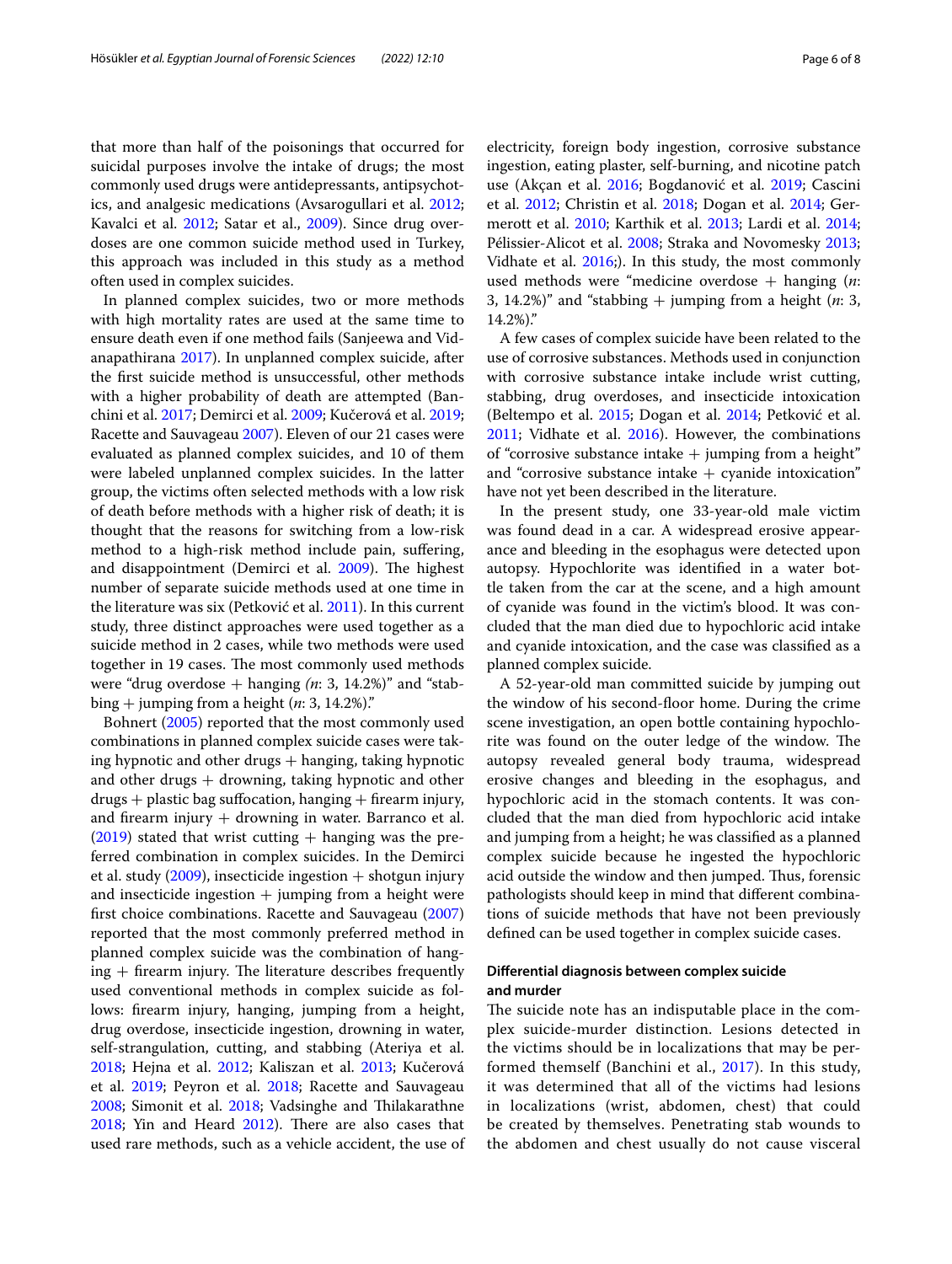injuries (Banchini et al., [2017](#page-6-2), Simonit et al., [2018\)](#page-7-0). In this study, the internal organs were not injured in penetrating stab wounds to the chest and abdomen. Multiple superficial incisions (hesitating incisions) on victims' bodies are an important fnding in favor of suicide (Barranco et al. [2019](#page-6-8)). Hesitation cuts were detected in the vast majority of victims who used stabs in this study. In addition, none of the cases had defensive wounds. Defense wounds are a strong predictor of homicide (Banchini et al., [2017](#page-6-2); Barranco et al. [2019\)](#page-6-8). History of psychiatric illness is considered one of the fundamental factors for complex suicides. (Banchini et al., [2017](#page-6-2), Simonit et al., [2018\)](#page-7-0) . In this study, the majority of the cases (71.4%) had a history of psychiatric illness.

## **Conclusions**

Complex suicides are highly likely to be potentially mistaken for murder. Many diferent combinations of suicide methods can be used in complex suicides, including some that have not previously been described in the literature. Hence, forensic pathologists should not immediately assume that any case was a murder. The cause of death in these cases may be determined with a comprehensive autopsy along with a detailed examination of the scene, statements of relatives and eyewitnesses, a consideration of any history of prior suicide attempts, leaving a suicide note behind, any diagnosis of psychiatric illnesses and chronic illnesses, and an investigation of the victim's previous treatment history.

#### **Abbreviations**

SPSS: Statistical Package for Social Science program; min: Minimum; max: Maximum; SD: Standard deviation.

#### **Acknowledgements**

We thank the forensic staff for their help in performing the autopsy

#### **Authors' contributions**

EH: designed the study, reviewed the fles and collected data, conducted the statistical analysis, and drafted the manuscript. BH: designed the study, reviewed the fles and collected data, conducted the statistical analysis, and drafted the manuscript. İÇ: reviewed the fles and collected data and drafted and reviewed the manuscript. SK: conceptualization and helped in drafting and reviewing the manuscript. All authors read and approved the fnal manuscript.

#### **Funding**

The authors have no affiliation with any organization with a direct or indirect fnancial interest in the subject matter discussed in the manuscript.

#### **Availability of data and materials**

All the original data that was presented, mentioned, and analyzed in this research is available and accessible upon request in the medical forensic records and fles at the Istanbul Council of Forensic Medicine. The medicolegal reports are not publicly available due to their private/legal nature but may be provided upon request for scientifc inquiries or research.

#### **Declarations**

#### **Ethics approval and consent to participate**

Bolu Abant Izzet Baysal University Clinical Research Ethics Committee with the decision dated 20/09/2020 and numbered 2020/216.

#### **Consent for publication**

Not applicable

#### **Competing interests**

The authors declare that they have no competing interests.

#### **Author details**

<sup>1</sup> Faculty of Medicine, Department of Forensic Medicine, Abant İzzet Baysal University, Bolu, Turkey. <sup>2</sup> Department of Forensic Medicine, Usak University Faculty of Medicine, Usak, Turkey. <sup>3</sup>Istanbul Forensic Medicine Institute, Istanbul, Turkey. 4 Department of Forensic Medicine, Istanbul University Cerrahpaşa Faculty of Medicine, Istanbul, Turkey.

#### Received: 15 November 2021 Accepted: 25 January 2022 Published online: 07 February 2022

#### **References**

- <span id="page-6-4"></span>Akçan R, Eren A, Yıldırım MŞ, Çekin N (2016) A complex suicide by vehicle assisted ligature strangulation and wrist-cutting. Egypt J Forensic Sci 6(4):534–537. <https://doi.org/10.1016/j.ejfs.2016.06.009>
- <span id="page-6-11"></span>Asirdizer M, Sunay Y, Aydin SD, Dizdar G (2010) Suicides in Turkey Between 1996 and 2005: General Perspective. Am J Forensic Med Pathol 31:138– 145. <https://doi.org/10.1097/PAF.0b013e3181cfc658>
- <span id="page-6-3"></span>Ateriya N, Kanchan T, Shekhawat RS, Setia P, Saraf A (2018) Unplanned Complex Suicide-A Consideration of Multiple Methods. J Forensic Sci 63(3):945–946. <https://doi.org/10.1111/1556-4029.13609>
- <span id="page-6-12"></span>Avsarogullari L, Senol V, Akdur O, Akin A, Durukan P, Ozkan S (2012) Characteristics of acute adult poisonings in a university hospital emergency department in central Turkey: a three-year analysis. J Pak Med Assoc 62(2):129–133 [https://jpma.org.pk/article-details/3252?article\\_id](https://jpma.org.pk/article-details/3252?article_id=3252)=3252
- <span id="page-6-2"></span>Banchini A, Schirripa ML, Anzillotti L, Cecchi R (2017) Planned and unplanned complex suicides: Casuistry of the Institute of Legal Medicine of Parma (Italy). Leg Med (Tokyo) 29:62–67. [https://doi.org/10.1016/j.legalmed.](https://doi.org/10.1016/j.legalmed.2017.10.005) [2017.10.005](https://doi.org/10.1016/j.legalmed.2017.10.005)
- <span id="page-6-8"></span>Barranco R, Diana C, Ventura F (2019) Forensic pathological study of complex and complicated suicides: A twelveyear case series in Genoa (Italy). J Forensic Legal Med 65:5–8. [https://doi.org/10.1016/j.jfm.2019.04.007](https://doi.org/10.1016/j.jflm.2019.04.007)
- <span id="page-6-13"></span>Beltempo P, Tattoli L, Candela RG, Solarino B (2015) Planned Complex Occupation-related Suicide by Sulfuric Acid Ingestion and Thorax Stab Wound. Case Report Arab J Forenci Sci Forensic Med 1(2):237–243. [https://doi.](https://doi.org/10.12816/0017704) [org/10.12816/0017704](https://doi.org/10.12816/0017704)
- <span id="page-6-5"></span>Bogdanović M, Durmić T, Radnić B, Savić S, Ječmenica D (2019) The use of gasoline in a complex suicide. Forensic Sci Med Pathol 15(1):106–109. <https://doi.org/10.1007/s12024-018-0035-2>
- <span id="page-6-10"></span>Bohnert M (2005) Complex suicides. In: Tsokos M (ed) Forensic pathology reviews, Vol. 2, vol 2005. Humana Press Inc, Totowa, pp 127–143
- <span id="page-6-9"></span>Bohnert M, Pollak S (2004) Complex suicides—a review of the literature. Arch Kriminol 213:138–153 <https://europepmc.org/article/med/15328923>
- <span id="page-6-6"></span>Cascini F, Longo F, Polacco M, Scafetta I (2012) Foreign object ingestion in complex suicide: a case report and review of the literature. Forensic Sci Int 219:1–3. <https://doi.org/10.1016/j.forsciint.2011.11.015>
- <span id="page-6-0"></span>Christin E, Hiquet J, Fougas J, Dubourg O, Gromb-Monnoyeur S (2018) A planned complex suicide by self-stabbing and vehicular crash: An original case and review of the literature. Forensic Sci Int 285:e13–e16. [https://](https://doi.org/10.1016/j.forsciint.2018.01.005) [doi.org/10.1016/j.forsciint.2018.01.005](https://doi.org/10.1016/j.forsciint.2018.01.005)
- <span id="page-6-1"></span>Demirci S, Dogan KH, Erkol Z, Deniz I (2009) A Series of Complex Suicide. Am J Forensic Med Pathol 30(2):152–154. [https://doi.org/10.1097/PAF.0b013](https://doi.org/10.1097/PAF.0b013e318187deb7) [e318187deb7](https://doi.org/10.1097/PAF.0b013e318187deb7)
- <span id="page-6-7"></span>Dogan KH, Demirci S, Deniz I (2014) An unusual complex suicide by corrosive ingestion and stabbing. Case Rep Clin Path 1(1):8–13. [https://doi.org/10.](https://doi.org/10.5430/crcp.v1n1p8) [5430/crcp.v1n1p8](https://doi.org/10.5430/crcp.v1n1p8)